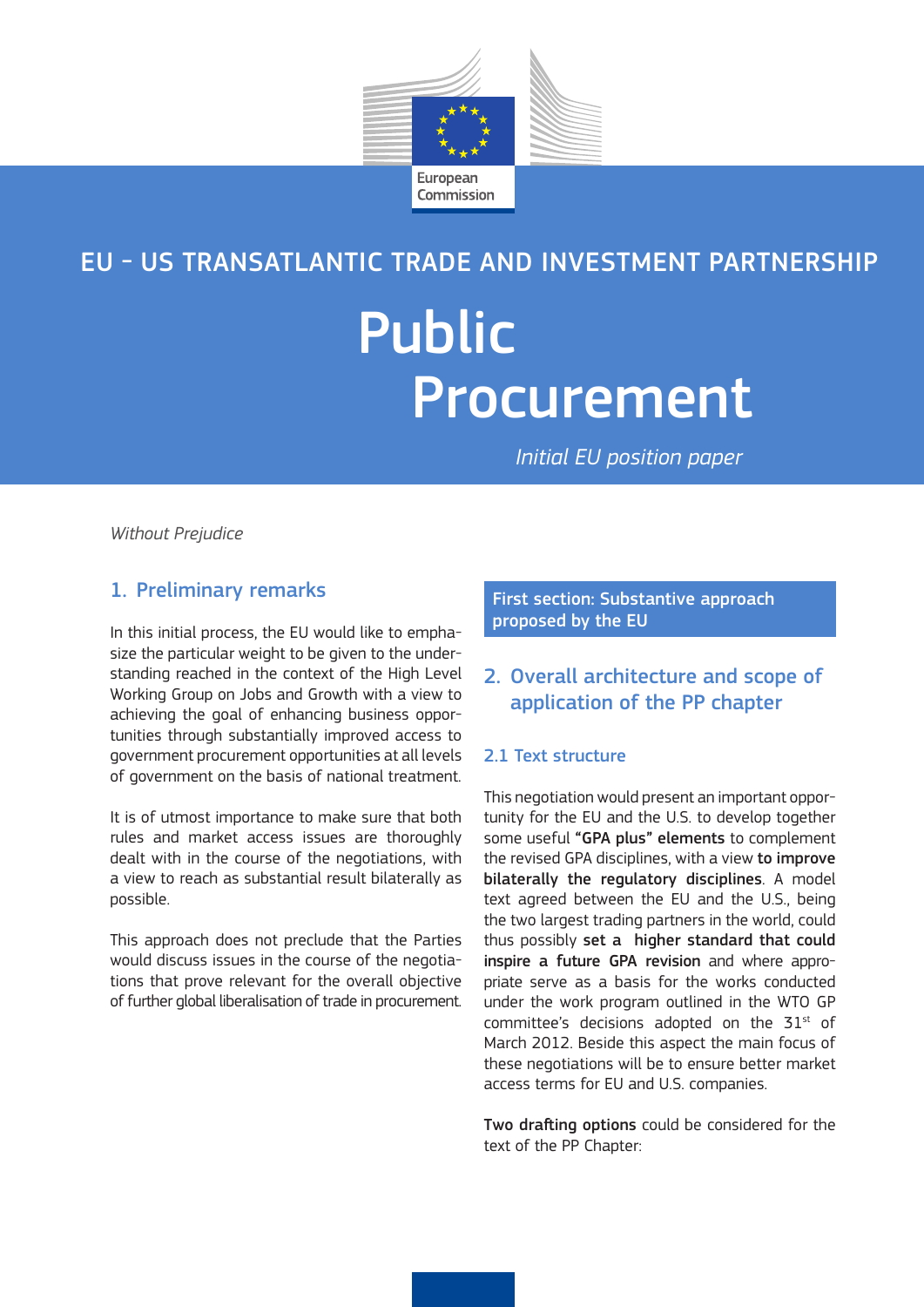- A PP Chapter comprising only "GPA plus" rules but which will incorporate the revised GPA text by reference, or
- A PP Chapter directly taking over the revised GPA text, including the amendments required to achieve the "GPA plus" outcome targeted.

The extent to which improved rules compared to the revised GPA text are required, should be an important factor in deciding whether the second option (improved revised GPA text as a whole) would be necessary to bring sufficient clarity and legal certainty to the agreed provisions of the PP Chapter.

It would be useful if the PP Chapter would also include rules allowing the Parties to take into account possible changes in the GPA disciplines, including, if appropriate, the outcome of the works conducted under the Work Program outlined in the WTO GP committee's decisions adopted on the 31<sup>st</sup> of March 2012.

# 2.2 Scope of application

The EU proposes that, to the extent possible, the improved rules negotiated bilaterally would apply to the entire scope of the GPA commitments undertaken by both Parties, as well as to additional market access commitments undertaken under the bilateral FTA, at federal as well as at state level.

# 3. Improved rules to be developed in the PP Chapter

# 3.1 Remedies to address existing trade barriers linked to the existing domestic regulations or domestic practices at central as well as at sub-central levels

The EU would suggest to include the following topics for negotiations – without prejudice to others that may be deemed relevant to address at a later stage:

- **Definitions**
- Removal of barriers to cross-border procurement and to procurement via established companies
- Consolidate and further improve the level of access to procurement-related information (transparency)
- Alleviate administrative constraints
- Make sure that the practical application of the e-procurement rules in the EU and the U.S. are not creating additional barriers to trade
- Make sure that the size of procurement contract is not used with a view to circumvent the market access commitments under the **Chapter**
- Ensure that technical specifications do not constitute an artificial barrier to trade
- Provisions relating to qualitative award criteria, qualification procedures and test reports
- The domestic challenge mechanisms

In addition, in certain other areas such as green procurement, rules could be examined and if need be improved.

## 3.2 Coverage-related disciplines

Besides the removal of the notes describing carveouts in the Parties' schedules, we would propose to also make adequate provisions on coverage in the text. The EU would suggest to include the following topics for the negotiations for coverage–related disciplines - without prejudice to other topics that may be deemed relevant to address at a later stage:

- Ensure that rules on off-sets/set asides or domestic preferences such as, but not limited to, Buy America(n) and SME policies, do not restrict procurement opportunities between the EU and the U.S.
- Ensure committed coverage at federal level extends to cover also federal funding spent at the State level.
- Ensure the removal of possible discriminatory elements for example related to procurement by public authorities and public benefit corporations with multi-state mandates, interagency acquisitions, task and delivery order and in the field of taxation.

Moreover, discussions on additional elements of coverage, such as state-owned enterprises, public undertakings and private companies with exclusive rights may require the introduction of additional definitions and related rules.